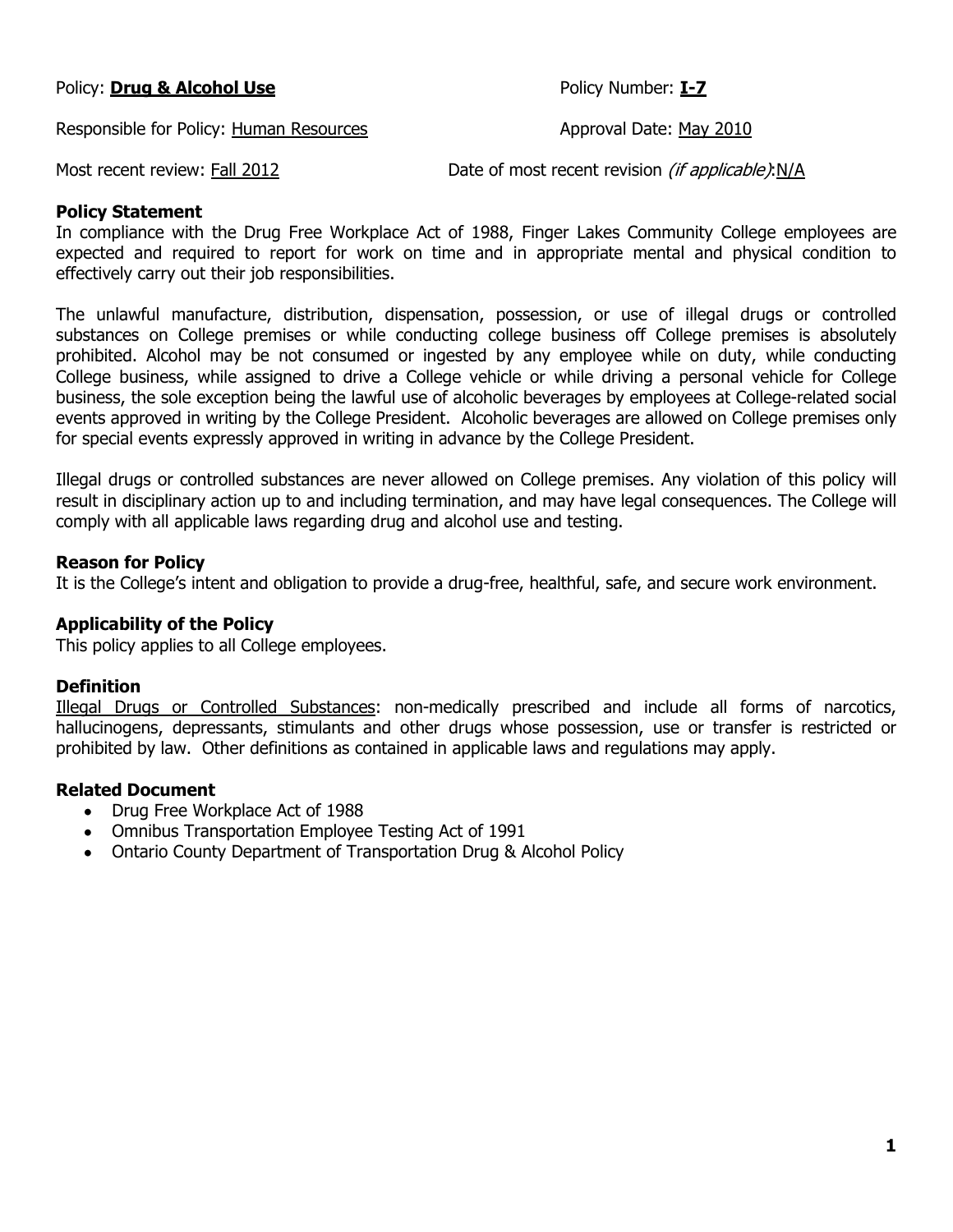# Procedure: **Drugs & Alcohol Use** Procedure Number: **I-7**

Responsible for Procedure: Human Resources The Resources Effective Date: May 2010

Most recent review: Fall 2012 Date of most recent revision (if applicable): N/A

**Procedures**

1. The College recognizes alcohol and drug dependency as an illness and major health problem as well as a potential health, safety, and security dilemma. Employees needing help in dealing with such problems are encouraged to use the Employee Assistance Program (EAP) and health insurance plans, as appropriate. Conscientious efforts to seek help will not jeopardize an employee's job; however, violations of College policies or work rules or the deterioration of work performance will not be excused or condoned because an employee has sought assistance.

2. Employees must, as a condition of employment, abide by the terms of the above policy and report to the Office of Human Resources any conviction under a criminal drug statute for violations occurring on or off College premises while conducting College business. A conviction report must be made within five (5) days following the conviction.

3. All supervisory and managerial employees (including department chairs) considering enforcing this policy - e.g., confronting an employee who reports for work in a condition indicative of being under the influence of illegal drugs or alcohol -- should consult with the Office of Human Resources prior to taking action. If Office of Human Resources personnel are unavailable, Security personnel should be contacted.

4. The College may require an employee to undergo appropriate drug or alcohol testing when there is reason to believe that said employee has used or may be under the influence of alcohol, illegal drugs or controlled substances. Employees who experience significant work performance deficiencies or who become involved in significant incidents or accidents that are reasonably believed to be caused by substance abuse may also be required to undergo appropriate drug testing. All drug and alcohol testing will be conducted by appropriate personnel and submitted to an independent laboratory for analysis.

5. Employee acknowledgement and consent to the policy and procedures set forth herein is a term and condition of continued employment. Refusal to consent to drug and alcohol testing will be considered gross misconduct and may result in disciplinary action up to and including termination.

6. Employees who operate vehicles requiring a commercial driver's license (CDL) are also subject to random drug testing in compliance with the Omnibus Transportation Employee Testing Act of 1991 and applicable NYS and Ontario County Department of Transportation (DOT) regulations. All random testing shall be conducted in accord with Ontario County's DOT Drug & Alcohol Policy.

7. Alcoholic beverages are allowed on College premises only for special events expressly approved in writing in advance by the College President and conform to the following conditions:

a. Participation is limited to persons specifically identified and approved by the College President;

b. Serving of alcohol is covered by host liquor liability insurance, done by duly qualified and bonded personnel, and strictly limited to a designated location;

c. The occasion is not under either the direct or indirect auspices of a student or student-affiliated organization; and

d. There is attestation that no alcoholic beverages will be served to any individual under the legal drinking age.

#### **Forms/Online Processes**

- FLCC Alcoholic Beverage Request form (attached)
- Additional forms, consents & information will be requested from employees as appropriate